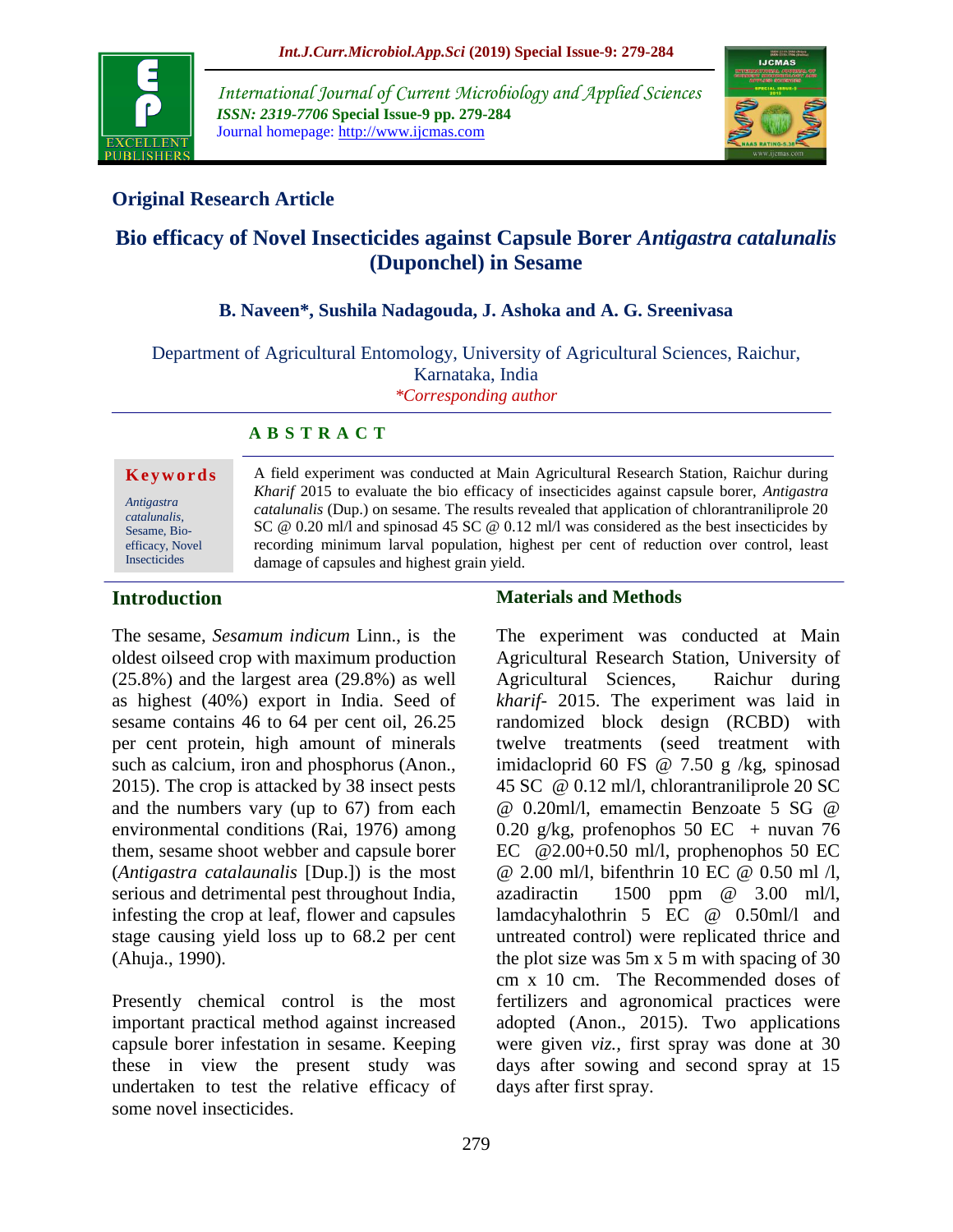The observations on capsule borer larva were taken one day before spraying, three and ten days after first and second spray and mean number of larva per plant were calculated. The grain yield was recorded at harvest. The data was analysed by following the statistical procedure suggested by Gomez and Gomez (1984) to work out means, standard deviation (SD) and correlation coefficients.

### **Results and Discussion**

### **First spray**

The larval population among the treatments a day before spray varied from 1.90 to 2.16 larvae per plant. However, no significant difference was observed among the treatments (Table 1).The data recorded at three days after spray indicated that chlorantraniliprole 20 SC was found to be superior by recording lowest larval population (0.28 larvae/ plant) which was on par with spinosad 45 SC (0.46 larvae/plant), lamdacyhalothrin 5 EC (0.53 larvae/plant). This was followed by emamectin benzoate 5 SG (0.66/plant), bifenthrin 10 EC (0.80/plant) and profenophos 50 EC+nuvan 76 EC were recorded 0.66, 0.80, 0.86 larvae per plant, respectively. Highest larval population was recorded in untreated control (2.36 larvae/plant) which was inferior over all the treatments.

### **Ten days after spray**

Larval population varied significantly among the treatment after 10 days of first spray. Among these chlorantraniliprole 20 SC excelled by recording minimum larval population (0.15/plant) and was on par with spinosad 45 SC (0.40/plant) and lamdacyhalothrin 5 EC (0.4/plant). This was followed by emamectin benzoate 5% SG, bifenthrin 10 EC, profenophos 50 EC + nuvan 76 EC recorded with larval population 0.55, 0.76 and 0.76 larva per plant, respectively and superior over control. Significantly maximum number of larvae (2.6/plant) was recorded in untreated control.

## **Second spray**

## **Three days after spray**

The data recorded on larval population at three days after second spray revealed significant variation between the treatments (Table 1). Chlorantraniliprole 20 SC was found superior by recording significantly lowest larval population of capsule borer (0.13/plant) followed by spinosad 45 SC (0.36/plant), lamdacyhalothrin 5 EC (0.43 per plant) and emamectine benzoate 5 SG (0.53 /plant). Azadirachtin 1500ppm and seed treatment with imidacloprid which recorded higher larval population of 1.69 and 1.76 per plant. Untreated control was found to be inferior by recording significantly highest larval population of 2.76 per plant.

### **Ten days after spray**

It is evident from the data that at ten days after spray chlorantraniliprole 20 SC recorded significantly minimum larval population (0.03/ plant) was on par with spinosad 45 SC (0.16/ plant). The next best treatments were lamdacyhalothrin 5 EC, emamectin benzoate 5 SG and bifenthrin 10 EC were recorded 0.30, 0.40 and 0.46 larvae per plant, respectively and were found to be superior over rest of the treatments. Significantly maximum larval population (3.06/plant) was recorded in untreated control.

Among the different insecticides which were evaluated for its efficacy, chlorantraniliprole 20 SC recorded highest per cent reduction over untreated control (79.6%) which was on par with spinosad 45 SC (73.2 %) (Table 1). The next best treatments which recorded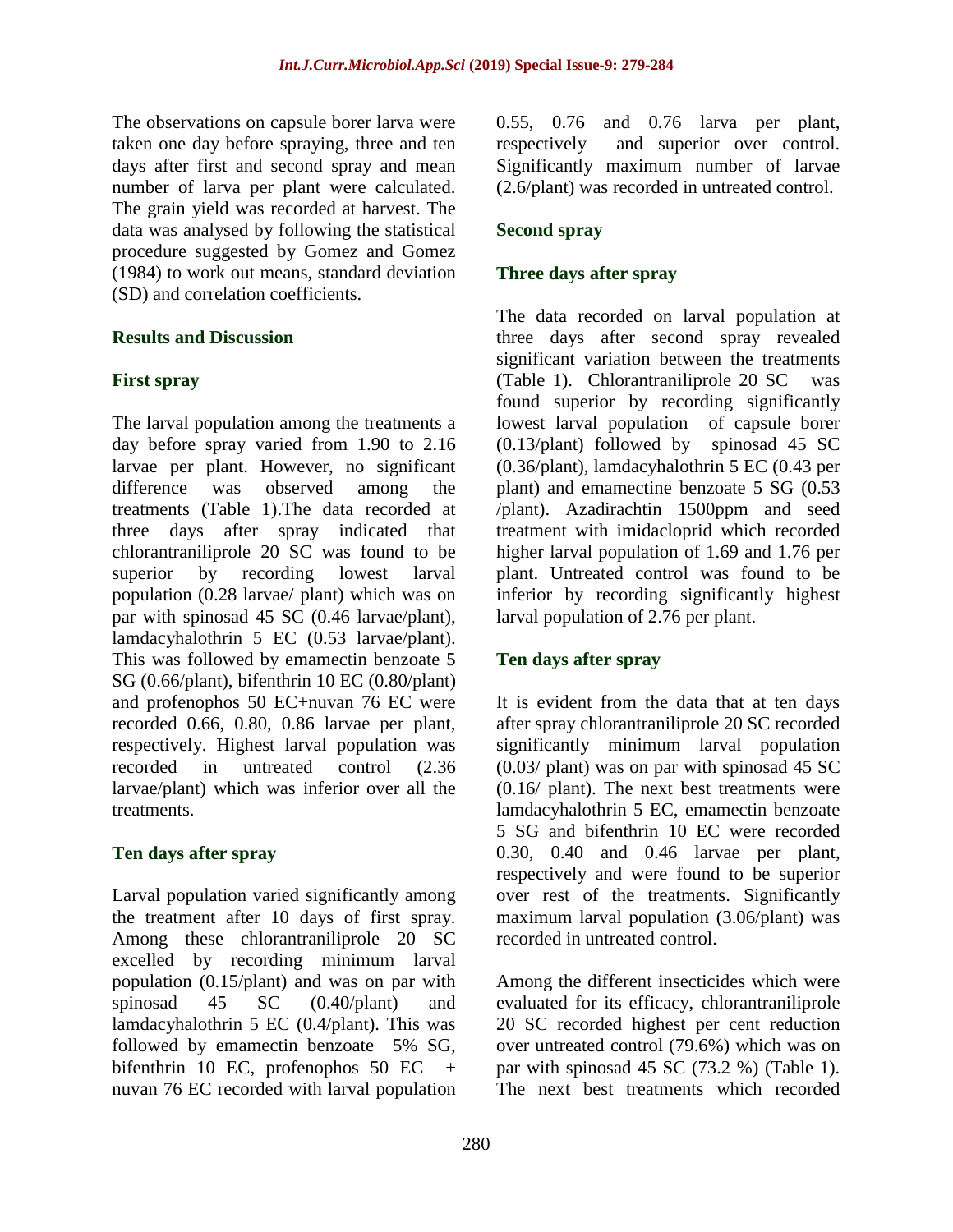higher larval reduction were lamdacyhalothrin 5 EC (71.6 %) and emamectin benzoate 5 SG (66.8 %) and bifenthrin 10EC (62.4 %) and these were found superior over rest of the treatments. However, azadiractin 1500 ppm @ 3ml/l and imidachloprid 76 FS @ 7.5 g were in effective by also recording 30.4 and 40 per cent larval reduction respectively.

Among the various treatments, chlorantraniliprole 20 SC recorded significantly minimum capsule damage (2.93 %) which was on par with spinosad 45 SC (3.30 %), lamdacyhalothrin 5 EC (3.46%) and emamectin benzoate 5 SG (3.53 %) and found significantly superior over rest of the treatments (Fig 1). Significantly maximum capsule damage (6.33 %) was recorded in untreated control (Table 2).

| <b>Table.1</b> Evaluation of insecticides on larval population of sesame capsule borer, <i>Antigastra</i> |
|-----------------------------------------------------------------------------------------------------------|
| catalaunalis                                                                                              |

|                                    | <b>Treatment</b>                                                                                              | <b>Dosage</b><br>ml or g/l | Number of larvae per plant |                          |                       |                        |                        |             | Per cent          |
|------------------------------------|---------------------------------------------------------------------------------------------------------------|----------------------------|----------------------------|--------------------------|-----------------------|------------------------|------------------------|-------------|-------------------|
| SI.<br>N <sub>0</sub><br>$\bullet$ |                                                                                                               |                            | <b>First spray</b>         |                          |                       | <b>Second spray</b>    |                        | <b>Mean</b> | reduction         |
|                                    |                                                                                                               |                            | 1<br><b>DBS</b>            | 3 DAS                    | 10<br><b>DAS</b>      | 3 DAS                  | <b>10 DAS</b>          |             | over<br>untreated |
| $\mathbf{1}$                       | <b>Seed Treatment With</b><br>Imidacloprid 60 FS                                                              | 7.50                       | 2.03<br>(1.59)             | 1.96<br>$(1.57)^{fg}$    | 1.76<br>$(1.50)^d$    | 1.76<br>$(1.50)^e$     | 1.76<br>$(1.50)^d$     | 1.85        | 40.00             |
| $\overline{2}$                     | Spinosad 45 SC                                                                                                | 0.12                       | 2.00<br>(1.58)             | 0.46<br>$(0.98)^{ab}$    | 0.40<br>$(0.94)^{ab}$ | 0.36<br>$(0.93)^{ab}$  | 0.16<br>$(0.81)^{ab}$  | 0.67        | 73.20             |
| 3                                  | Chlorantraniliprole<br>20 SC                                                                                  | 0.20                       | 1.96<br>(1.57)             | 0.28<br>$(0.88)^{a}$     | 0.15<br>$(0.80)^{a}$  | 0.13<br>$(0.79)^{a}$   | 0.03<br>$(0.73)^{a}$   | 0.51        | 79.60             |
| $\overline{4}$                     | <b>Emamectin Benzoate</b><br>5S                                                                               | 0.20                       | 2.03<br>(1.59)             | 0.66<br>$(1.07)^{bd}$    | 0.55<br>$(1.01)^{ab}$ | 0.53<br>$(1.05)^{bcd}$ | 0.40<br>$(0.96)^{bc}$  | 0.83        | 66.80             |
| 5                                  | Profenophos 50 EC<br>$+$ Nuvan 76 EC                                                                          | $2.00 +$<br>0.50           | 2.06<br>(1.58)             | 0.86<br>$(1.16)^{de}$    | 0.76<br>$(1.12)^{bc}$ | 0.70<br>$(1.09)^{cd}$  | 0.53<br>$(1.01)^c$     | 0.98        | 60.80             |
| 6                                  | Prophenophos 50 EC                                                                                            | 2.00                       | 2.00<br>(1.58)             | 1.10<br>$(1.26)^e$       | 1.06<br>$(1.24)_{c}$  | 0.83<br>$(1.15)^{b}$   | 0.63<br>$(1.06)^c$     | 1.12        | 55.20             |
| 7                                  | Bifenthrin 10 EC                                                                                              | 0.50                       | 2.00<br>(1.58)             | 0.80<br>$(1.13)^{cde}$   | 0.76<br>$(1.12)^{bc}$ | 0.70<br>$(1.09)^{cd}$  | 0.46<br>$(0.98)^{bc}$  | 0.94        | 62.40             |
| 8                                  | Azadirachtin 1500<br>ppm                                                                                      | 3.00                       | 2.06<br>(1.60)             | 1.78<br>$(1.51)^f$       | 1.75<br>(1.50)d       | 1.69<br>$(1.48)^e$     | 1.46<br>$(1.40)^d$     | 1.74        | 30.40             |
| 9                                  | Lamdacyhalothrin 5<br>EC                                                                                      | 0.50                       | 1.90<br>(1.56)             | (0.53)<br>$(1.01)^{abc}$ | 0.40<br>$(0.94)^{ab}$ | 0.43<br>$(0.96)^{abc}$ | 0.30<br>$(0.88)^{abc}$ | 0.71        | 71.60             |
| 10                                 | Control                                                                                                       |                            | 2.16<br>(1.63)             | 2.36<br>$(1.63)^{g}$     | 2.6<br>$(1.75)^e$     | 2.76<br>$(1.77)^{f}$   | 3.01<br>$(1.97)^e$     | 2.50        | 0.00              |
|                                    | S.Em <sub>±</sub>                                                                                             |                            |                            | 0.05                     | 0.052                 | 0.045                  | 0.041                  |             |                   |
|                                    | CD @ 5%                                                                                                       |                            | <b>NS</b>                  | 0.17                     | 0.16                  | 0.13                   | 0.12                   |             |                   |
|                                    | $NS - Non significant;$<br>$\overline{DB}S$ – Day before spraying;<br>$\overline{DAS}$ – Days after spraying; |                            |                            |                          |                       |                        |                        |             |                   |

Figures in the parenthesis are  $\sqrt{x+0.5}$  transformed values.

Means followed by the same alphabet in the Column do not differ significantly by DMRT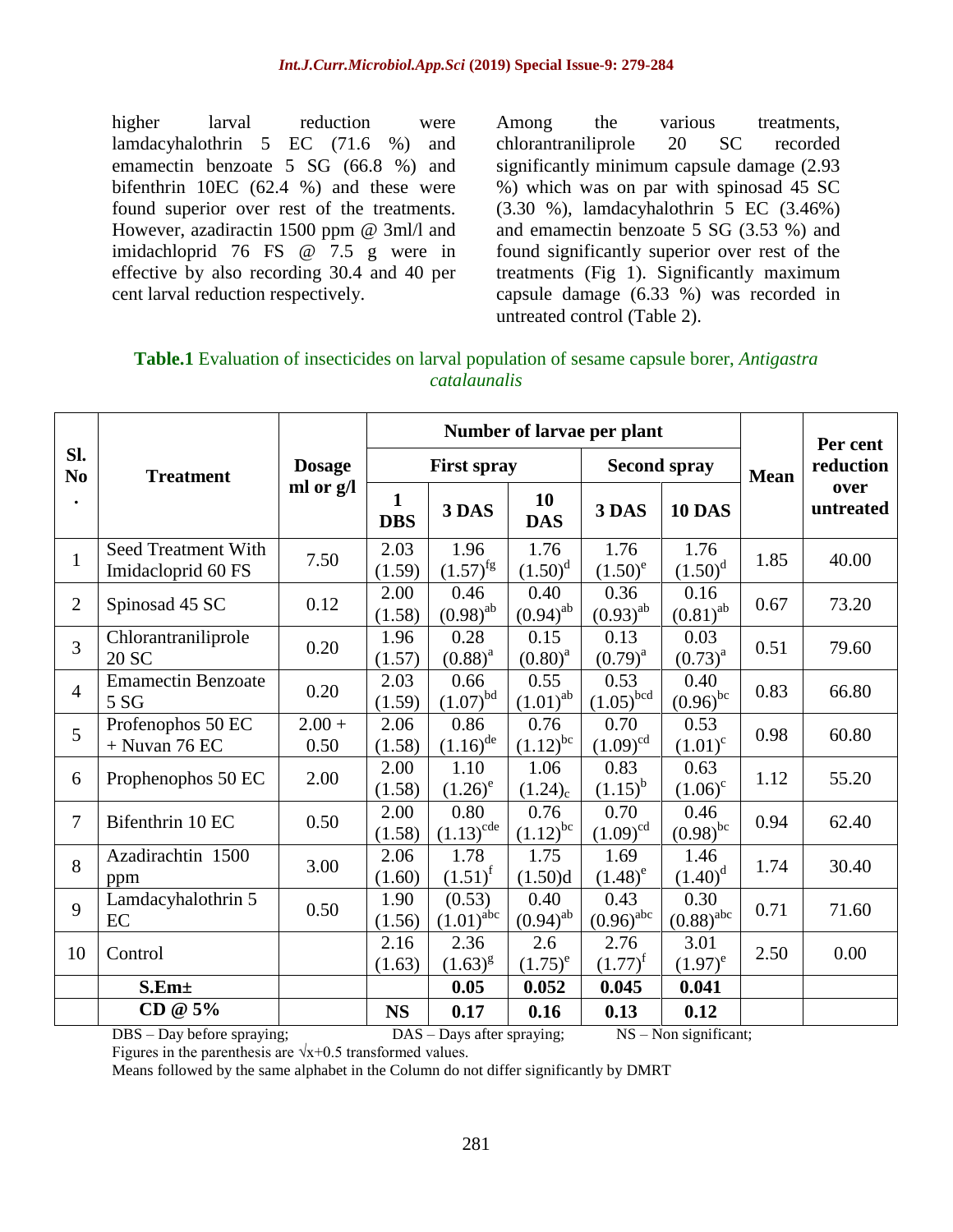| SI.<br>No.     | <b>Treatment</b>                       | Dosage ml<br>or $g$ / $lit$ | Per cent<br>capsule<br>damage | Seed yield<br>(q/ha) |
|----------------|----------------------------------------|-----------------------------|-------------------------------|----------------------|
| $\mathbf{1}$   | Seed treatment with Imidacloprid 60 FS | 7.50                        | 4.90<br>(13.07)               | 4.07                 |
| $\overline{2}$ | Spinosad 45 SC                         | 0.12                        | 3.30<br>(10.97)               | 5.35                 |
| 3              | Chlorantraniliprole 20 SC              | 0.20                        | 2.93<br>(9.19)                | 5.72                 |
| $\overline{4}$ | Emamectin Benzoate 5 % SG              | 0.20                        | 3.53<br>(10.95)               | 5.13                 |
| 5              | Profenophos $50 EC + Nuvan 76 EC$      | $2.00+0.50$                 | 3.90<br>(11.10)               | 4.55                 |
| 6              | Profenophos 50 EC                      | 2.00                        | 4.00<br>(11.27)               | 4.38                 |
| $\overline{7}$ | Bifenthrin 10 EC                       | 0.50                        | 3.86<br>(10.95)               | 5.01                 |
| 8              | Azadirachtin 1500 ppm                  | 3.00                        | 4.50<br>(11.89)               | 4.18                 |
| 9              | Lamdacyhalothrin 5 EC                  | 0.50                        | 3.46<br>(10.13)               | 5.22                 |
| 10             | Control                                |                             | $\overline{6.33}$<br>(14.43)  | 3.91                 |
|                | S.Em <sub>±</sub>                      |                             | 0.90                          | 0.36                 |
|                | CD @ 5%                                |                             | 1.52                          | 0.65                 |
|                | CV(%)                                  |                             | 11.16                         | 13.79                |

**Table.2** Evaluation of insecticides on capsule damage by sesame capsule borer, *Antigastra catalaunalis* and seed yield

\*Figures in the parentheses are arcsine transformed values.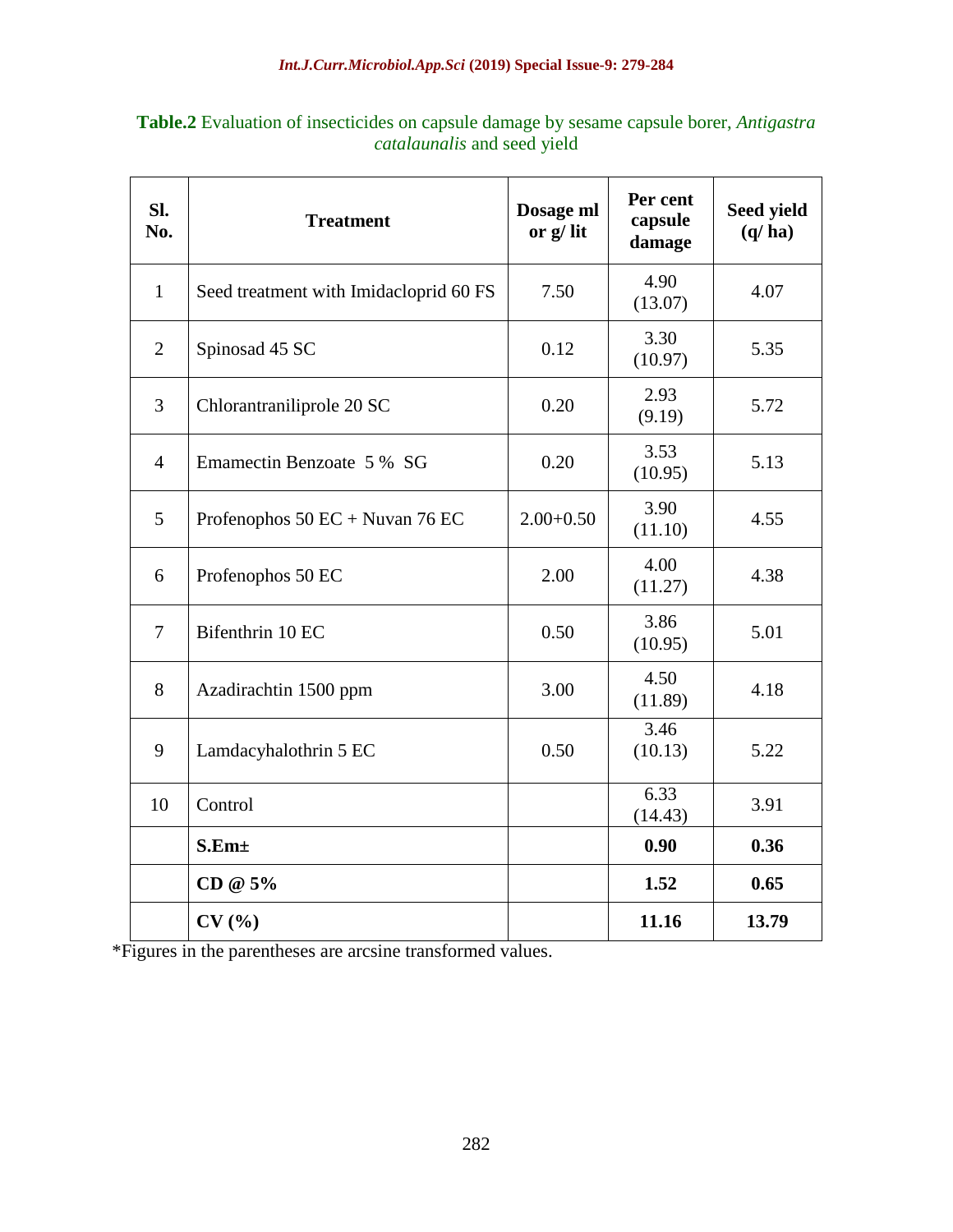

**Fig.1** Evaluation of insecticides against per cent damage of sesame capsule borer

The mean of observation taken at different time intervals revealed that among various insecticides evaluated chlorantraniliprole 20 SC @ 0.2 ml recorded significantly least larval population (0.51 larva/plant) of capsule borer which was on par with spinosad 45 SC @ 0.12 ml. lamdacyhalothrin 5 EC @ 0.5ml and emamectin benzoate 5 SG @ 0.2g. The commercial formulation neem 1500 PPM and imdacloprid 76 FS recorded higher larvae of 1.74 and 1.85 larva per plant respectively. These results are in agreement with Sasikumar and Kumar (2014) who reported that the treatment with lambda cyhalothrin 5 EC @ 25 g a.i./ha, the per cent larval mortality was high followed by spinosad 45 SC @ 33.75 g a.i./ha, *B. thuringiensis* var. *kurstaki* @ 50 g a.i./ha compared to the other treatments including Azadirachtin. Similarly, Varma *et al.,*  (2013) reported that emamectin benzoate 0.001 per cent recorded lowest flower

damage against capsule borer on sesame. Afzal *et al.,* (2002) reported that the reduction in pest population was the greatest in the treatment with karate 2.5 EC (96%) followed by sevin 10 SP (85%). The results are in line with Karuppaiah (2014) reported that two sprays of quinalphos 0.05% at 30 and 45 days after sowing control the pest effectively.

Among different insecticides tested, Significantly higher grain yield of was recorded in chlorantraniliprole 20 SC @ 0.2 ml/l, spinosad 45 SC @ 0.12 ml/l and lamdacyhalothrin 5 EC were recorded highest grain yield of 5.72, 5.35 and 5.22 q/ha, respectively. The next best treatment was emamectin benzoate 5 SG @ 0.2 g/l which recorded 5.13 q/ha seed yield which was on par with bifenthrin 10 EC @ 0.5 ml (5.01 q/ha). Azadiractin 1500 PPM @ 3 ml/l and seed treatment with Imidacloprid 70 FS recorded grain yield of 4.18 and 4.07 q/ha,